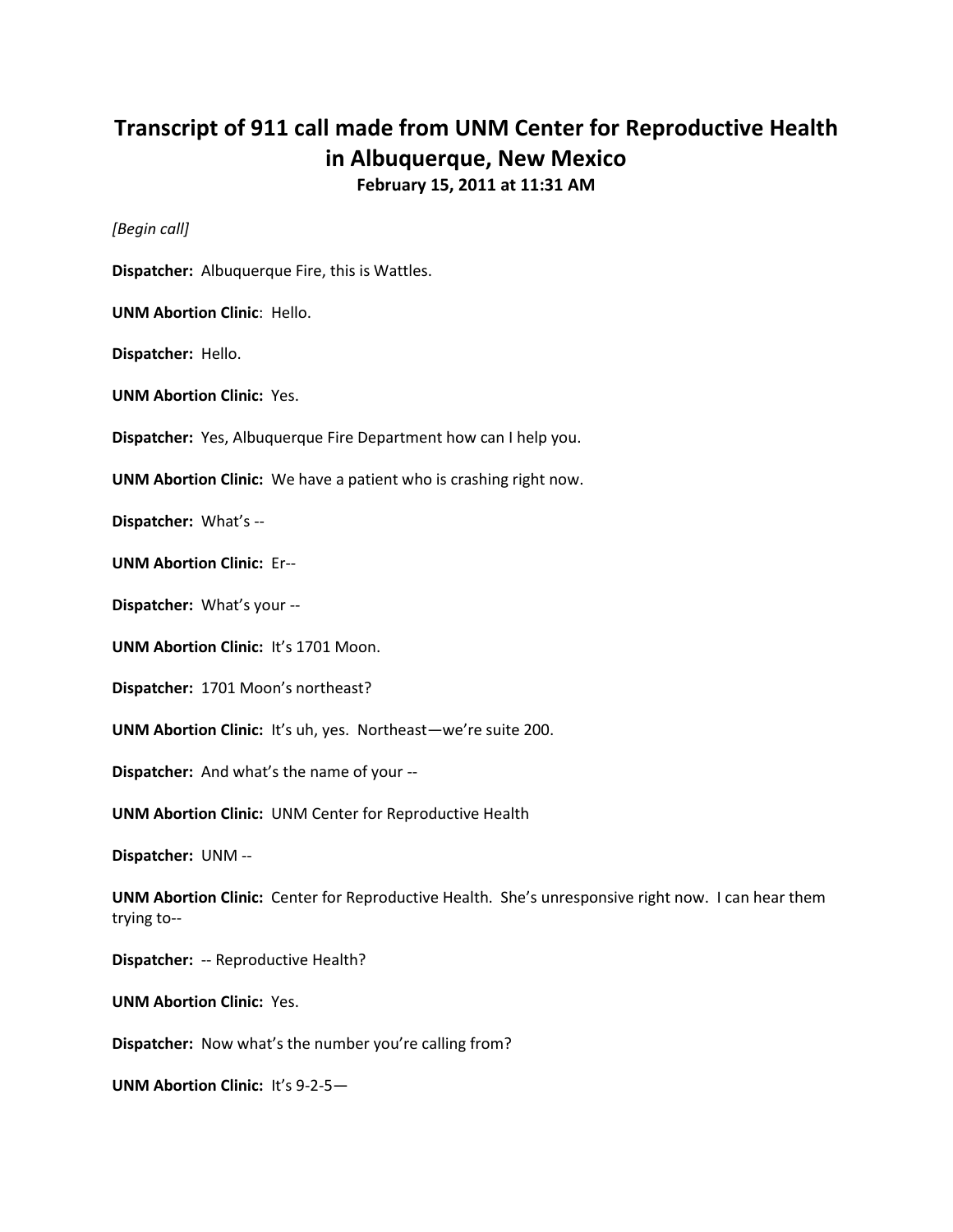**Dispatcher:** Humm.

**UNM Abortion Clinic:** -- 4-4-5-5.

*[Yelling heard faintly in the background.]*

**Dispatcher:** 4-4-5-5. Do you have a room number or suite number?

**UNM Abortion Clinic:** Suite 200

*[More muffled shouting in the background.]*

**Dispatcher:** Okay. I'll ask you a few questions here, we'll get some units rolling. And you said she is unresponsive?

**UNM Abortion Clinic:** Yeah. Can you hear them? They're calling her name out right now. I'm not in the room with them. I can just hear what is happening.

**Dispatcher:** Just one person? How old is the patient?

**UNM Abortion Clinic:** The patient? Let me see, Lisa, Lisa, um, 1975? 35?

**Dispatcher:** 35?

**UNM Abortion Clinic:** Um-hm.

**Dispatcher:** Is she awake?

**UNM Abortion Clinic:** Um, can you ask him if she's up and awake – the patient – in that room please? The one that they're -- yeah, the patient that's-no, no, no - no, she is not - or--

*[Voices and commotion continue in the background.]*

**Dispatcher:** Is she --

**UNM Abortion Clinic:** --but she's getting – but she's responding better now.

**Dispatcher:** Is she breathing?

**UNM Abortion Clinic:** Is she – is she breathing? She's starting to breathe again.

**Dispatcher:** Is it effective?

**UNM Abortion Clinic:** I'm sorry. What was that?

**Dispatcher:** Is she starting to breathe again?

**UNM Abortion Clinic:** Yes.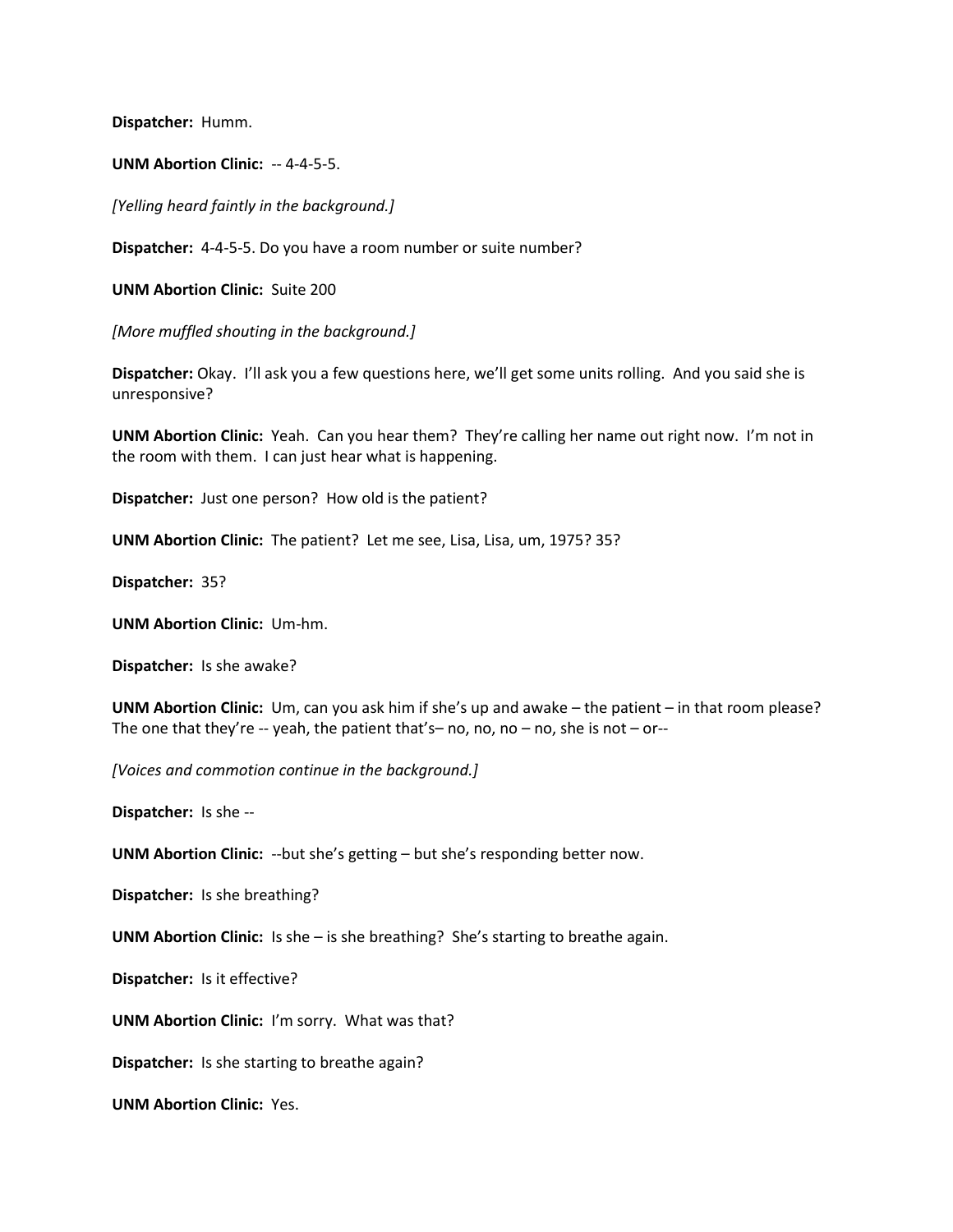**Dispatcher:** Okay, she's unconscious?

**UNM abortion clinic:** Yeah. Um-hm.

**Dispatcher:** Is she breathing completely normal?

**UNM abortion clinic:** Is she breathing completely normal?

**Faint unknown male voice at UNM abortion clinic:** No.

**UNM abortion clinic:** No.

*[Shouting and moaning in the background.]*

**Dispatcher:** No? Okay, can you take the phone in there with me – with you? To, uh--

**UNM abortion clinic:** Yes. *[Then to someone inside the clinic]* They want the phone in there so I'm going to transfer to 204. Can we transfer?

*[Voices in background]*

**UNM abortion clinic:** Yes. Okay, let me transfer you, okay?

**Dispatcher:** Yes.

**UNM abortion clinic:** One moment.

*[Music]*

**UNM abortion clinic:** This is Andrea.

*[Moaning and commotion in background]*

**Dispatcher:** Hi, Andrea? Is she breathing normal?

*[Louder moaning and groaning]*

**UNM abortion clinic:** No. She's uh, she's responding a little bit more now but –

*[More moaning and an unintelligible male voice in the background]*

**UNM abortion clinic:** --she's had conscious sedation so we need to get the ambulance here.

**Dispatcher:** Are you with the patient now?

**UNM abortion clinic 2:** Yes.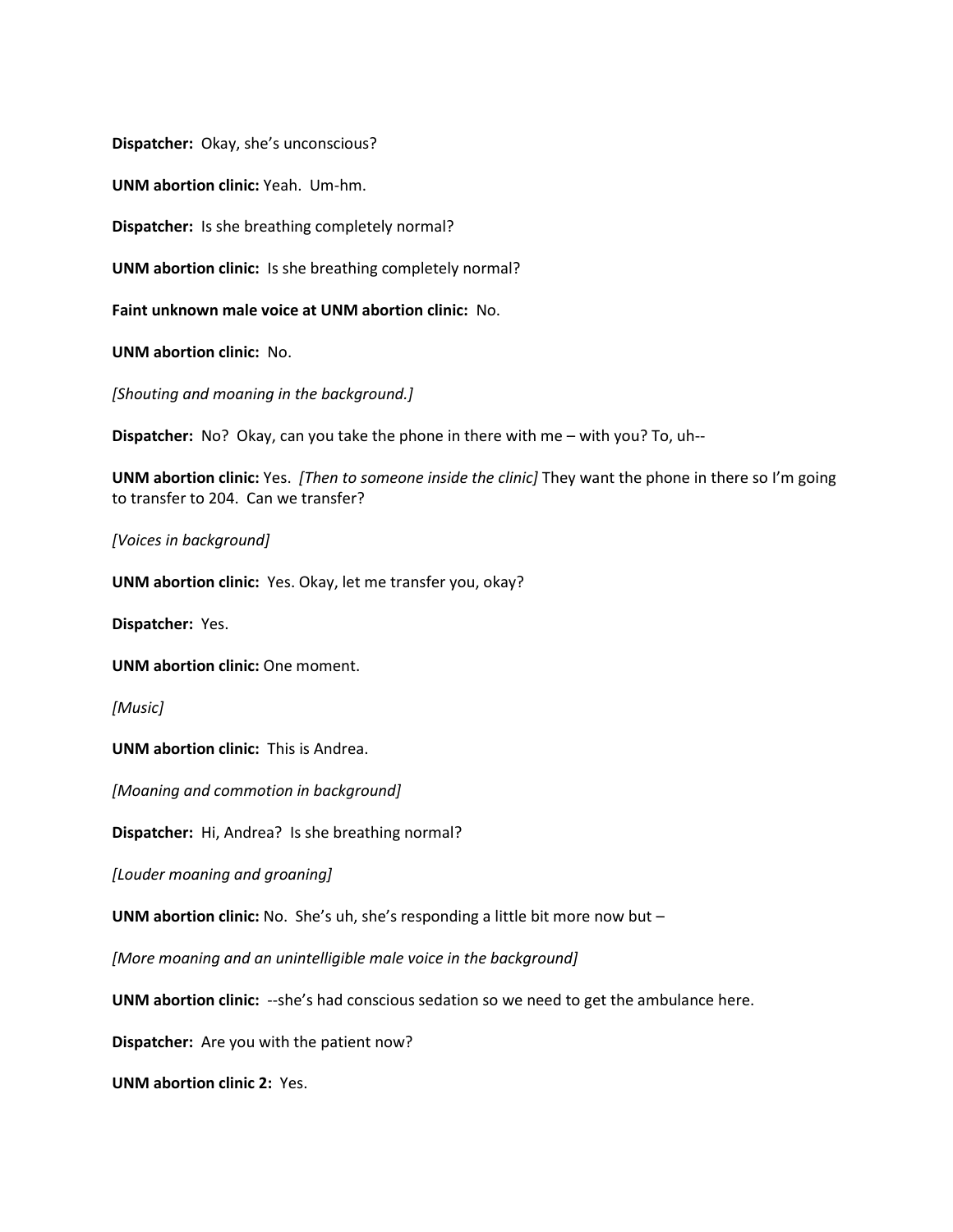**Dispatcher 2:** That actually is another person.

**Dispatcher:** Okay. Is her breathing abnormal but effective?

**UNM abortion clinic 2:** Uh, yes.

**Dispatcher:** Is she still unconscious?

**UNM abortion clinic 2:** No, she's not unconscious, but she's -- we're having to bag her now.

**Dispatcher:** Is she completely alert?

**UNM abortion clinic 2:** No.

**Dispatcher:** She changing color?

**UNM abortion clinic 2:** Yes.

**Dispatcher:** Describe the color change.

**UNM abortion clinic 2:** She's like grayish.

**Dispatcher:** Grayish? Okay, stay on the line. I'm gonna get some medics – my partner is going to dispatch them. Does she have heart problems?

**UNM abortion clinic 2:** No, not that we're aware of.

*[Groaning and gasping continue]*

**Dispatcher:** Does she have abdominal pain?

**UNM abortion clinic:** I'm – no.

*[Background groaning continues while a female voice says, "Keep breathing. Breathe deeper. Good. Good. Deep breath."]*

**Dispatcher:** Okay. We're getting some units in route here.

**UNM abortion clinic 2:** Okay.

**Dispatcher:** When the paramedics get on the line we'll tell you what else to do next. Okay?

**UNM abortion clinic 2:** Okay.

**Background female voice at UNM abortion clinic:** Deep breath. Take your deep breath.

**Dispatcher:** You're at UNM –